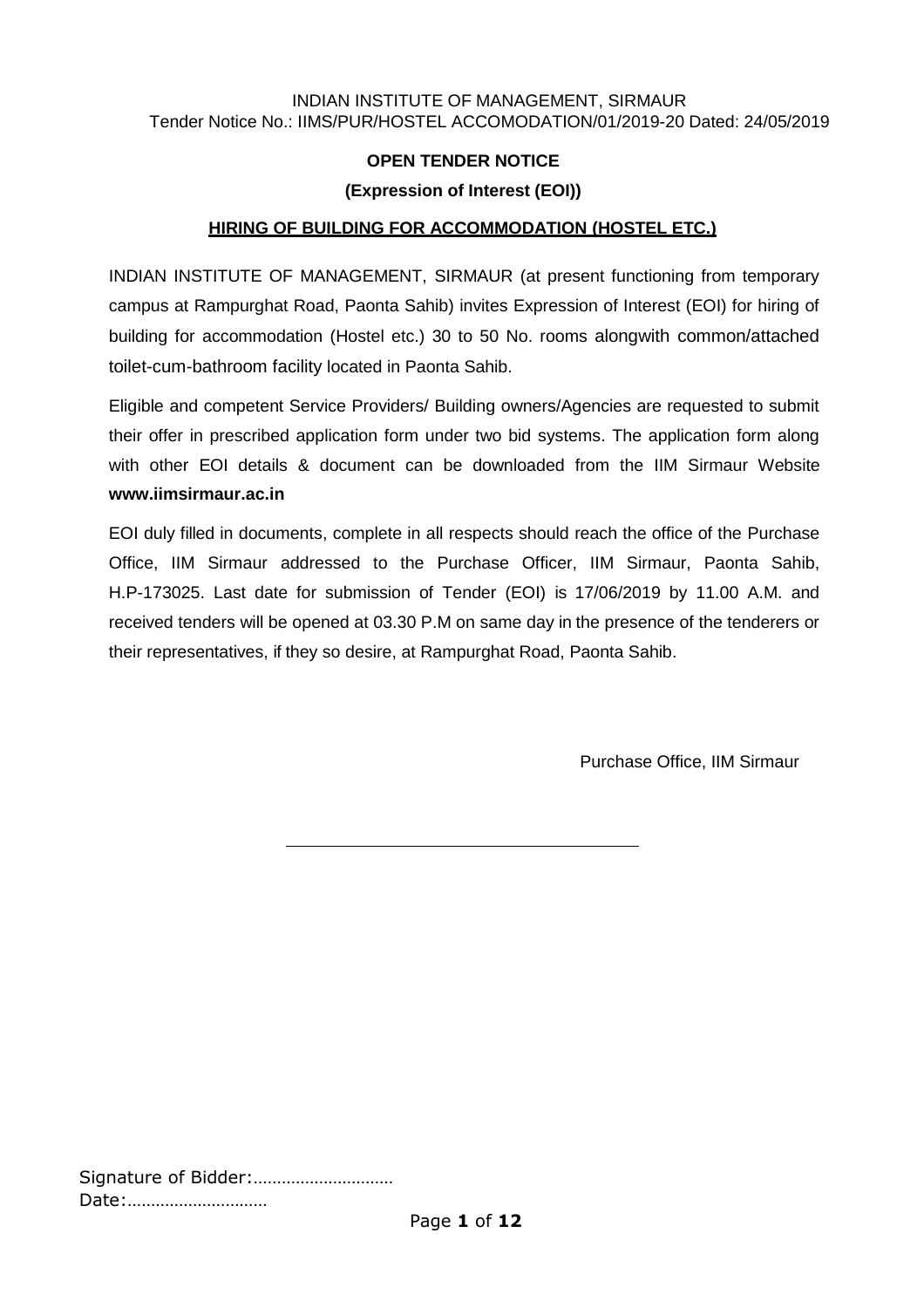# **INDIAN INSTITUTE OF MANAGEMENT, SIRMAUR** Tender Notice No.: IIMS/PUR/HOSTEL ACCOMODATION/01/2019-20 Dated: 24/05/2019 **HIRING OF BUILDING FOR ACCOMMODATION (HOSTEL ETC.)**

| Name of Organization                                                         | INDIAN INSTITUTE OF MANAGEMENT,<br><b>SIRMAUR</b>                                                                         |
|------------------------------------------------------------------------------|---------------------------------------------------------------------------------------------------------------------------|
| <b>Tender Type</b><br>(Open/Limited/EOI/<br>Auction/Single)                  | <b>EOI</b>                                                                                                                |
| <b>Tender Category</b><br>(Services/Goods/works)                             | Service                                                                                                                   |
| Type/Form of Contract (Work/Supply/<br>Auction/Service/Buy/Empanelment/Sell) | <b>HIRING OF BUILDING FOR ACCOMMODATION</b><br>(HOSTEL ETC.)                                                              |
| Date of publication of Notice for<br><b>Expression of Interest</b>           | 25/05/2019                                                                                                                |
| Last date and time for Bid submission                                        | 17/06/2019 (11:00 AM)                                                                                                     |
| No. of Covers (Two Bid System)                                               | 02                                                                                                                        |
| Date & Time of Opening of Technical<br>and Financial Bids                    | 17/06/2019 (3:30 PM)                                                                                                      |
| <b>Tender Fee</b>                                                            | Rs. NIL                                                                                                                   |
| Place of Submission of EOI                                                   | Tender Box, Academic Block, IIM Sirmaur<br>Address: Purchase Office, IIM Sirmaur,<br>Rampurghat Road, Paonta Sahib-173025 |
| Bid Validity days (180/120/90/60/30)                                         | 90 days (From date of opening of tender)                                                                                  |
| <b>Address for Communication</b>                                             | Purchase Office, IIM Sirmaur<br>Address: Rampurghat Road, Paonta Sahib-173025                                             |
| E-mail Address                                                               | purchaseoffice@iimsirmaur.ac.in                                                                                           |

# **IMPORTANT INFORMATION & SCHEDULE**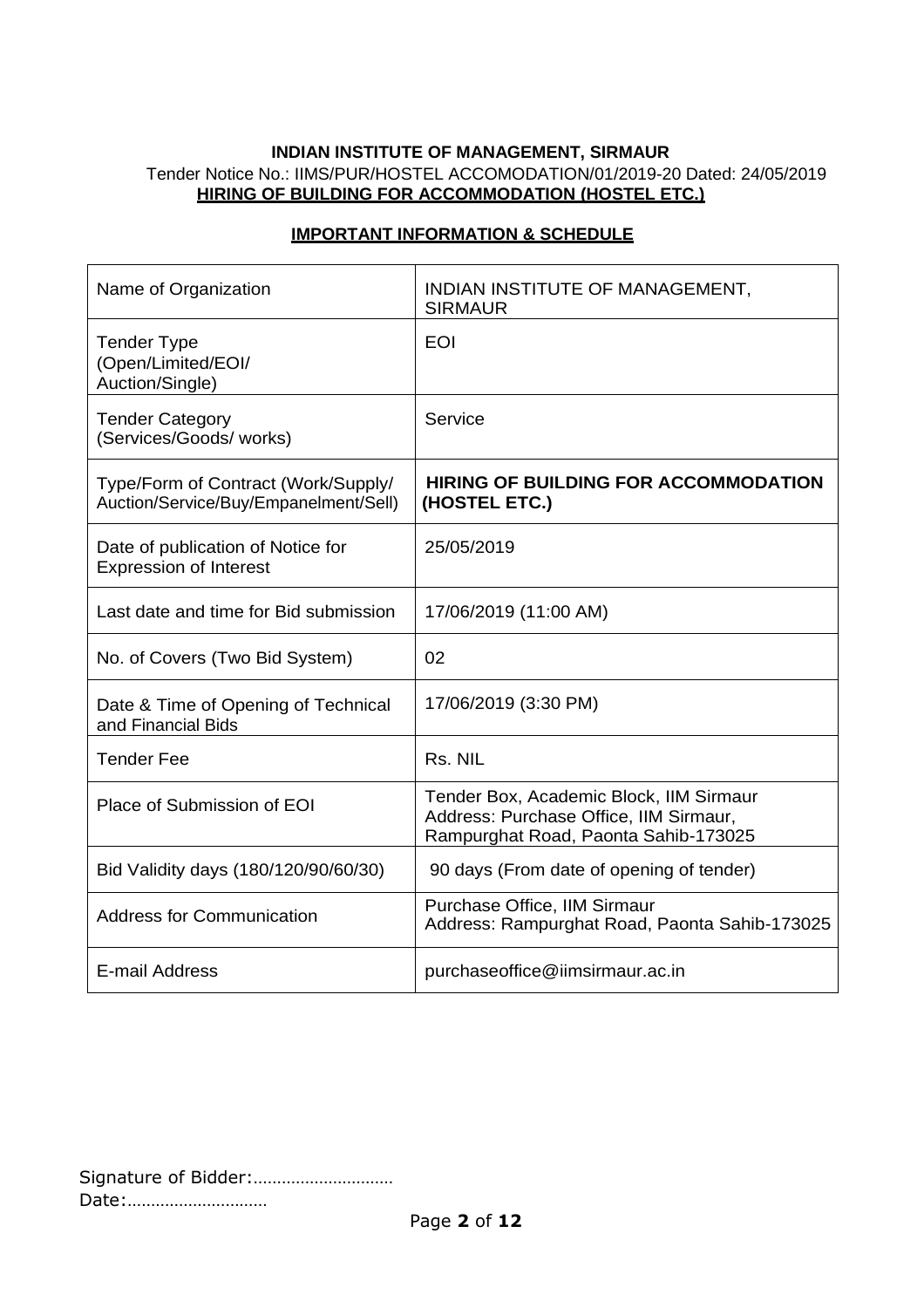#### **INDIAN INSTITUTE OF MANAGEMENT, SIRMAUR**

# Tender Notice No.: IIMS/PUR/HOSTEL ACCOMODATION/01/2019-20 Dated: 24/05/2019 **HIRING OF BUILDING FOR ACCOMMODATION (HOSTEL ETC.) ESSENTIAL FEATURES OF REQUIRED ACCOMMODATION**

- 1. The capacity of Building should 30 to 50 No. rooms along with common/attached toilet-cumbathroom facility.
- 2. The distance between IIM Sirmaur, Rampurghat Road, Paonta Sahib Campus and hiring building should be within 10KM.
- 3. The hostel building is required to accommodate 2 or 3 students per room.
- 4. The accommodation should be neat and clean having well ventilated and airy rooms with habitable condition, hygienic environment.
- 5. Ample number of bathrooms and toilets in the accommodation must be in good and hygienic condition for required No. of students on Twin/ Triple sharing basis.
- 6. The adequate size of room should be filled with SUFFICIENT tube light/LED light, fans and wardrobe and study table and chairs and wall hanging bookshelves and beds.
- 7. Electricity and Potable Water for drinking, bathing and cooking, must be available round the clock in the accommodation throughout the year.
- 8. All the sanitary and water supply installations connections must have been provided in the facility.
- 9. Electrical installation and fittings like power plugs, switches, charging points etc. must be in place.
- 10. In emergency power backup / generator, facility should be available in the premises.
- 11. The building should have suitable provision and adequate space for running Mess for students.
- 12. The Service provider/ Building owner must provide document of Sanctioned Electricity load of the building.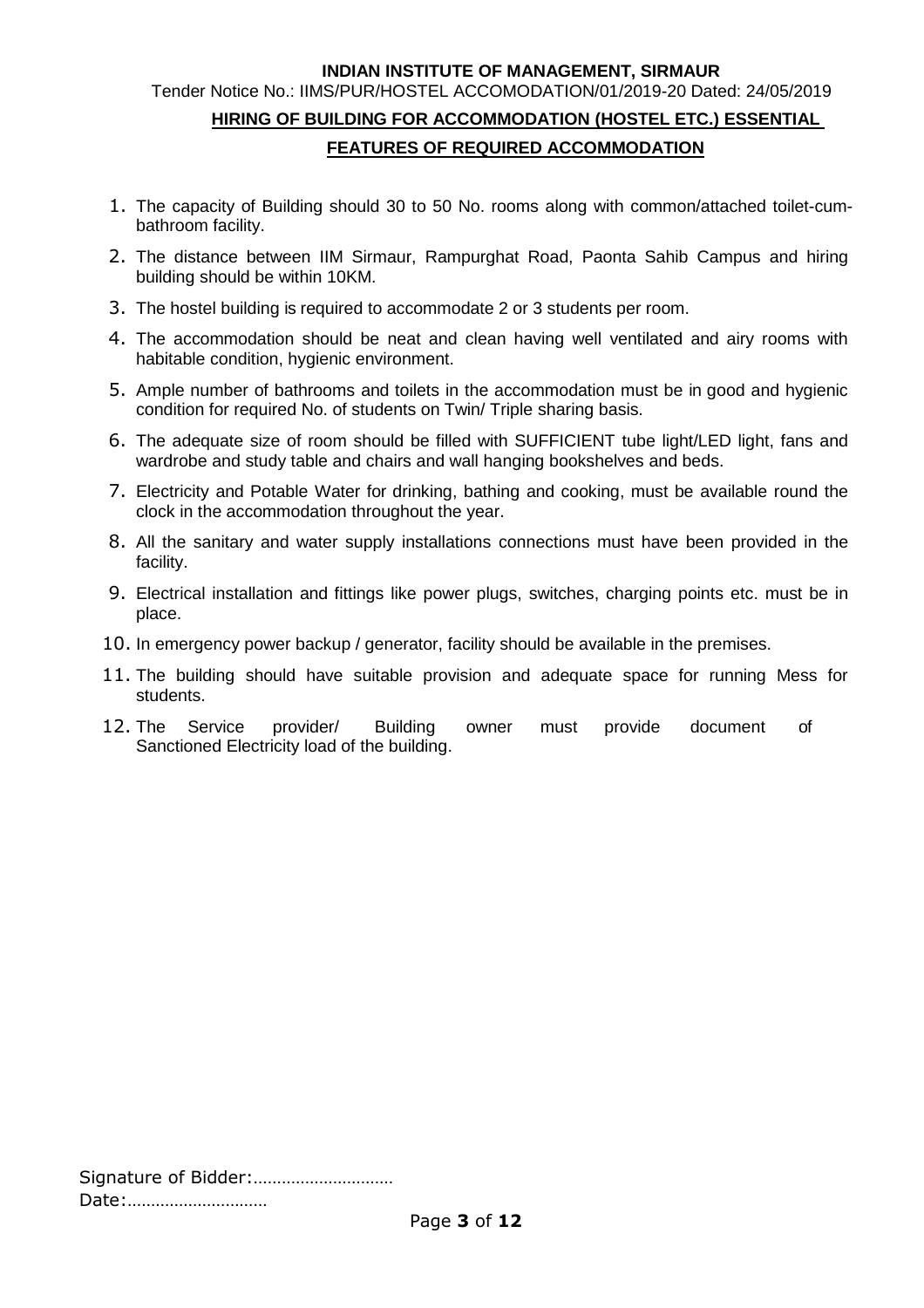#### **INDIAN INSTITUTE OF MANAGEMENT, SIRMAUR**

Tender Notice No.: IIMS/PUR/HOSTEL ACCOMODATION/01/2019-20 Dated: 24/05/2019

#### **HIRING OF BUILDING FOR ACCOMMODATION (HOSTEL ETC.)**

#### **TERMS & CONDITIONS**

- 1. INDIAN INSTITUTE OF MANAGEMENT, SIRMAUR (at present functioning at Rampurghat Road, Paonta Sahib) is desirous of hiring suitable Buildings / accommodation (Hostel etc.) 30 to 50 No. rooms located in Paonta Sahib on entirely temporary basis initially for a period of Two year (which may be further extendable on year to year basis upto maximum period of 4 years) on monthly rent basis. The hostel building is required to accommodate 2-3 students per room.
- 2. No commercial activity other than the accommodation will be carried out on the leased premises.
- 3. Regular Potable water and electricity should be available and necessary standby arrangements would be provided for water & electricity.
- 4. Selected party shall be required to execute a lease agreement containing detailed terms & conditions with **IIM Sirmaur**, in accordance with the provisions of the law applicable.
- 5. The Agreement shall be signed for a period of TWO years, which may be extended further on year to year basis upto maximum period of 4 years on mutually agreed terms and conditions on the satisfactory report of the students/staff.
- 6. Building offered must be free from all encumbrances, charges, claims and legal disputes etc. The land lord/owner is required to furnish an undertaking /affidavit dully attested by the competent authority swearing therein that the owner is not blacklisted / disqualified at any time by any government /authority from participating in the bidding process or has not been disqualified by any competent authority.
- 7. The electricity and water supply lines / connection shall be provided by the owner at his own cost and expenses. However, the **IIM Sirmaur** shall pay all running charges with respect to electric power, light and water charges of the said premises during the lease period on the basis of actual consumption.
- 8. Building should be preferably three storey including ground floor, if more than 3 stories then lift must be available in working condition with all the safety features and with Safety **Certificate**
- 9. The **IIM Sirmaur** reserves the right to consider/reject any such proposal without assigning any reason. In case of rejection of application, the decision of competent authority will be final and binding and the party shall not be entitled to any compensation whatsoever for non issue of work.
- 10. The decision of the IIM Sirmaur will be final in case of any dispute arising in the implementation of the terms of the contract.
- 11. Service Maintenance charge should be mentioned, if any. IIM Sirmaur will not pay any Holding Tax or dues for hired building/premises.
- 12. The building should have been properly constructed according to the sanctioned plan of competent authority as per the requirements of town and country planning department / MC /Nagar Panchayat as the case may be, and as per the approved safety plans.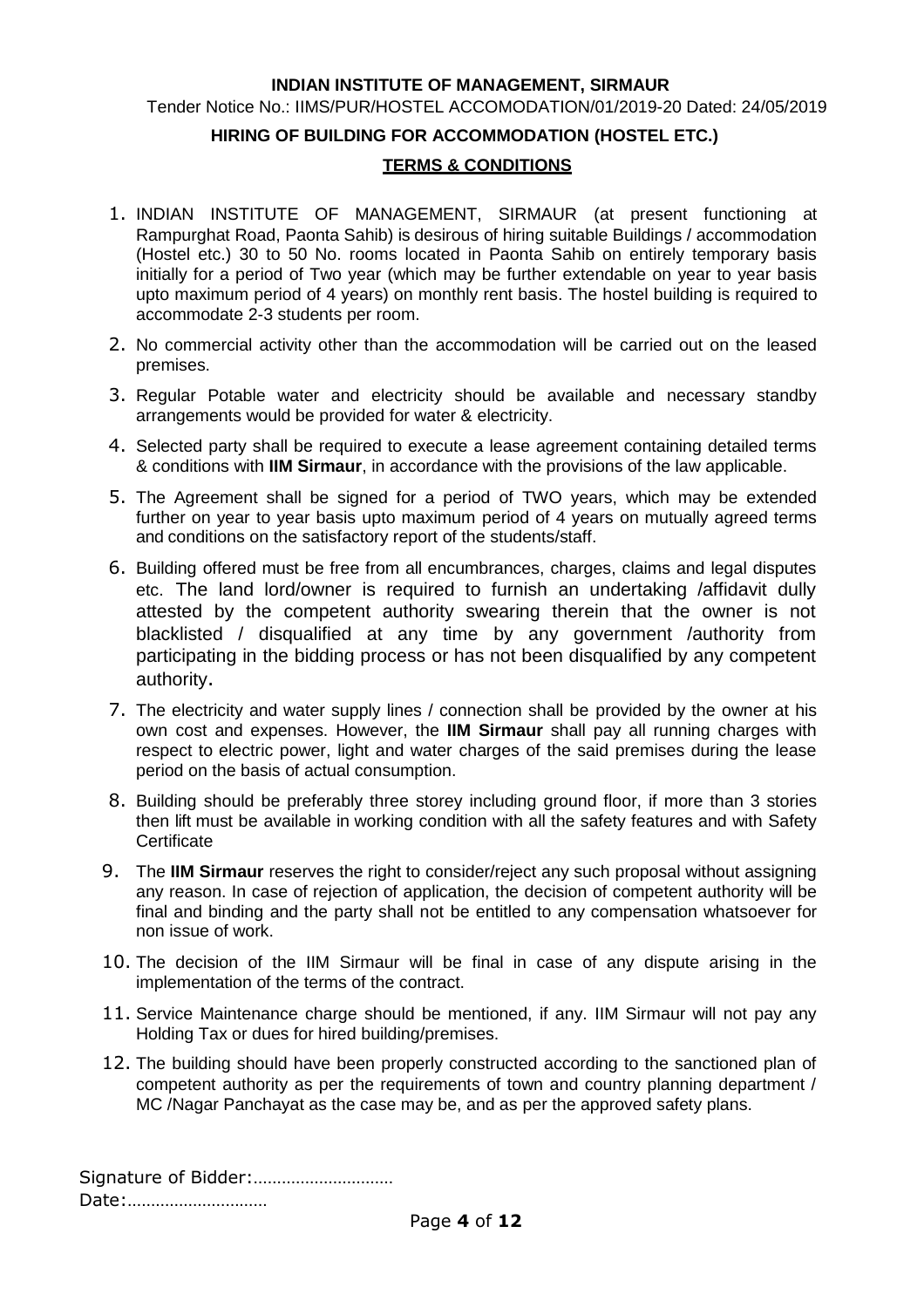- 13. All property tax, all municipality tax, local taxes will be included in the rent. To Furnish details of such viz. Property tax, all Municipal Taxes and other Local Taxes being levied and paid in respect of the accommodation offered.
- 14. Clearance Safety certificate from Fire Department, Structure Safety Certificate from Building safety department in case of commercial building is essentially required.
- 15. Proper Fire safety arrangements are mandatory in the premises to be installed at the time of agreement.
- 16. Any other salient aspect of the building which the party may like to mention.
- 17. The agreement for hiring of buildings/accommodation shall come into force immediately after it is executed and shall remain in force for the period agreed upon.
- 18. **SECURITY:** The selected party has to submit Performance Security @ 10% of the annual rental value in form of a Bank Guarantee valid for six months after the expiry of the Lease Agreement period.
- 19. **PAYMANT:** IIM Sirmaur will only be liable to pay monthly charges of electricity and water supply on the basis of actual consumption and fixed monthly Service Maintenance charge, if any agreed between the parties. Payment will be made by cheque/RTGS/NEFT/PFMS month wise on submission of bill.
- 20. IIM Sirmaur will not be liable to pay any charge for the normal wear and tear of fittings and fixtures in the Building premises.
- 21. In event of any dispute arising between the land lord/owner and the IIM SIRMAUR during the currency of the contract or after conclusion thereof the same shall be settled by arbitration in accordance with the provisions of the arbitration and conciliation act 1996 or any statutory amendments thereof or any statute enacted for replacement thereof and shall be referred to the sole arbitrator to be appointed by the CAO, IIM SIRMAUR whose decision shall be final and legally binding on the parties. In the event of death, refusal, neglect, inability or incapability of the person so appointed to act as an arbitrator the CAO IIM SIRMAUR may appoint a new arbitrator. The venue of arbitration shall be the respective office of the sole arbitrator or a place suitable to IIM SIRMAUR unless otherwise specified in the arbitral award the cost of such arbitration shall be borne by the land lord and there will be no objection to this effect by any of the parties.
- 22. **PENALTY CLAUSE:** The IIM Sirmaur reserves the right to check and inspect the Hostel premises on regular basis by the authorized Officials / Expert Committee. In case of any deficiency or deviation in services from the clauses mentioned in the EOI/Agreement may impose penalty on the service provider / building owner for those deficient services. The penalty will be decided by the expert committee of the IIM Sirmaur and the decision will be binding on the service provider/ building owner.
- 23. **TERMINATION**: The Agreement may be terminated by giving three months' notice by the IIM Sirmaur. However, during such notice period the buildings/accommodation along with all ongoing facilities shall remain in the possession of IIM Sirmaur. The tenancy of IIM Sirmaur shall be governed by the prevailing law as applicable to the parties. The owner shall not with held any facility / necessary amenities provided in the building.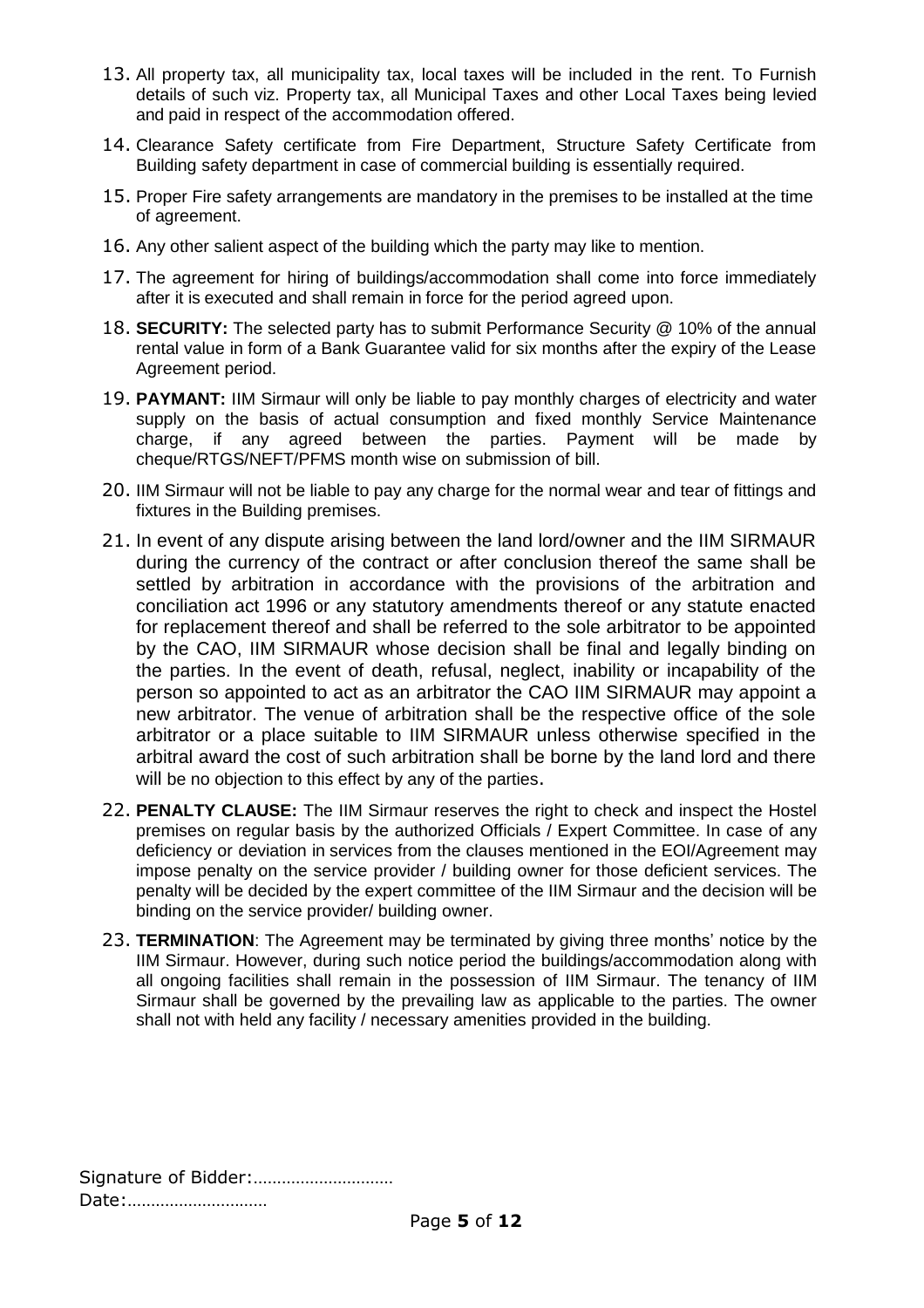### **INDIAN INSTITUTE OF MANAGEMENT, SIRMAUR**

Tender Notice No.: IIMS/PUR/HOSTEL ACCOMODATION/01/2019-20 Dated: 24/05/2019

# **HIRING OF BUILDING FOR ACCOMMODATION (HOSTEL ETC.) PREPRATION & SUBMISSION OF PROPOSALS**

- 1. The Applicants/Tenderer are advised to go through the tender documents and understand the requirement and terms and conditions specified therein before submitting the tender.
- 2. INDIAN INSTITUTE OF MANAGEMENT, SIRMAUR (at present running at Rampurghat Road, Near Dental College, Paonta Sahib) invites Expression of Interest (EOI) **under two bid systems** for hiring of building for accommodation (Hostel etc.) 30 to 50 No. rooms alongwith common/attached toilet-cum-bathroom facility located in and around Sahib on Monthly Rental Basis.
- 3. Eligible and competent Service Providers, Building owners/Agencies are requested to submit their offer in prescribed application form under two bid systems in the standard formats prescribed in the Tender documents, displayed as **TECHNICAL BID** Annexure : I & **FINANCIAL BID** as Annexure : II.
- 4. The tender documents can be downloaded from the IIM Sirmaur Website **[www.iimsirmaur.ac.in](http://www.iiitranchi.ac.in/)** on any working day after publication of this notice.
- 5. All the requisite information should be filled up in prescribed form and the filled up application form, relevant information and required document should be clearly readable and all the pages of the document should be signed by authorized signatory.
- 6. **PREPRATION OF BIDS:** The offer/bid should be prepared in two-bid systems (i.e.) in prescribed format as Technical bid and Financial bid. The technical bid should consist of all technical details along with commercial terms and conditions and sporting documents. Financial bid should indicate only price.

Technical Bid: Technical Bid should contain the following:

I. **Technical Bid**: Technical Bid should contain the company Profile on printed letter head of the Bidder's firm in prescribed TENDER FORM as TECHNICAL BID FOR PRE-QUALIFICATION in ANNEXURE "I" along with all other required information /documents etc.

Technical Bid shall contain papers regarding:

- a. Filled up application for TECHNICAL BID FOR PRE-QUALIFICATION Prescribed as **Annexure-"I"** duly signed on each page by the authorized signatory of the bidder as a mark of acceptance of all conditions of the EOI.
- b. Ownership document of the building Or Agreement Copy if the premise is on lease.
- c. Fire safety certificate from fire safety department.
- d. Structural safety certificate from competent authority (Both in case it is a commercial building).
- e. Document for sanctioned Electricity load.
- f. Income Tax /PAN/GST Registration Certificates
- g. All other requisite documents in support of Bid
- **II.Financial Bid:** Financial bid should contain Providers / Building owners/ Agencies name and **monthly Rental** including all charges to be quoted by bidder. The Financial proposal shall not include any conditions to it and any such conditional financial proposal shall be rejected summarily. The Financial has to be submitted in the format as prescribed TENDER FORM as FINANCIAL BID **ANNEXER-II".**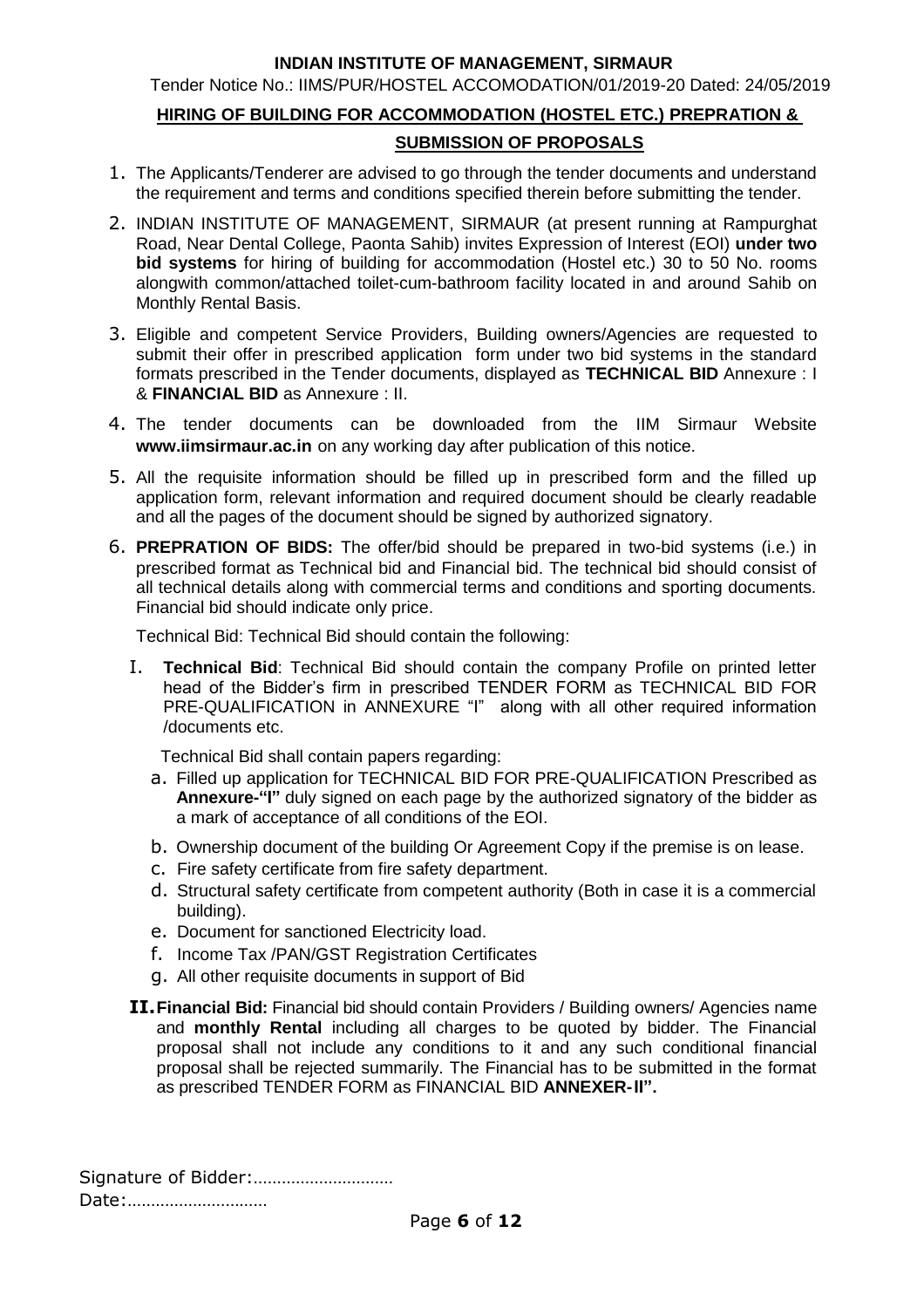- III. These envelopes should be securely sealed separately and clearly marked as **"Envelope No: 1–Technical Bid" and "Envelope No: 2– Financial Bid"** respectively.
- IV. The envelopes containing the Technical bid, Financial bid, shall be placed into an outer envelope and sealed. This outer envelope shall bear the submission address and **"BID FOR HIRING OF BUILDING FOR ACCOMMODATION (HOSTEL ETC.) FOR IIM Sirmaur''.** It will also mention the name of the Providers/ Building owners/Agencies with address.
- 7. The IIM Sirmaur shall not be responsible for misplacement, losing or premature opening if the outer envelope is not sealed and / or marked as stipulated. This may be reason for rejection of the bid. If the financial proposal is not submitted in a separate sealed envelope duly marked as indicated above, this will constitute grounds for declaring the proposal non- responsive.
- 8.EOI duly filled in documents, complete in all respects should reach the office of the Purchase Officer, IIM Sirmaur addressed to IIM Sirmaur, Paonta Sahib, H. P-173025. Last date for submission of Tender (EOI) is 17/06/2019 by 11.00 A.M. and received tender will be opened at 3.30 PM on same day in the presence of the tenderers or their representatives, if they so desire, at Rampurghat Road, Paonta Sahib.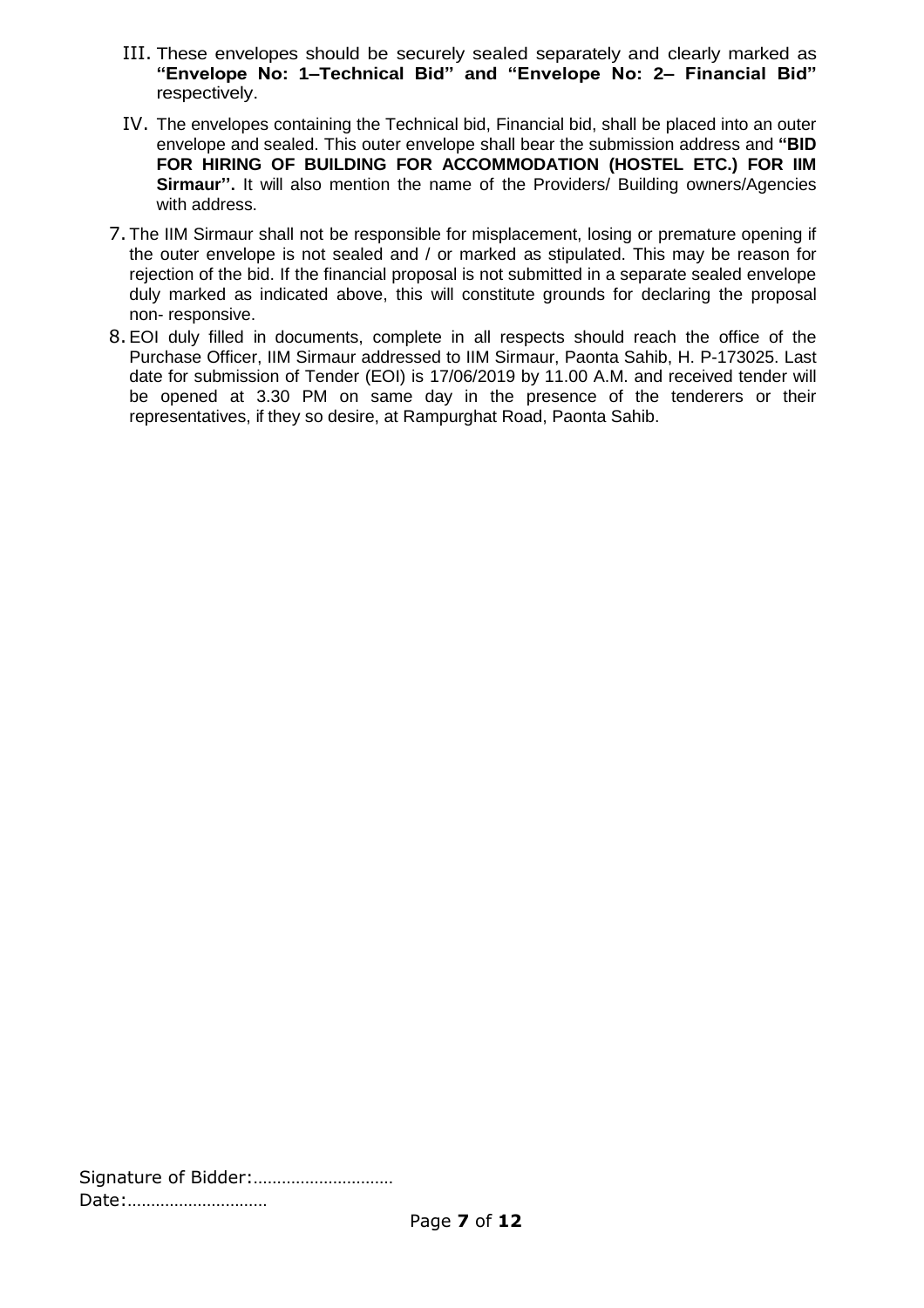### **ANNEXURE-I**

Tender Notice No.: IIMS/PUR/HOSTEL ACCOMODATION/01/2019-20 Dated:24/05/2019

# **APPLICATION FORM**

# **HIRING OF BUILDING FOR ACCOMMODATION (HOSTEL ETC.) FOR IIM SIRMAUR**

| SI.<br>No. | <b>Requisite Information</b>                                                                                                                                   | <b>Firms Response</b> |
|------------|----------------------------------------------------------------------------------------------------------------------------------------------------------------|-----------------------|
| 1.         | Name of The Service Provider(s)/ Building<br>owner(s)/Agencies                                                                                                 |                       |
| 2.         | Full<br><b>Address</b><br>of<br>the<br>Service<br>Building owner(s)/<br>Provider(s)/                                                                           |                       |
|            | Agencies                                                                                                                                                       |                       |
|            |                                                                                                                                                                |                       |
|            | Telephone /Mobile No.                                                                                                                                          |                       |
|            | E mail ID                                                                                                                                                      |                       |
| 3.         | PAN No. details                                                                                                                                                |                       |
| 4.         | Legal Status of holding:<br>1. Building Proprietorship 2. Building<br>Partnership 3. Building on Lease<br>4. Other, specify.<br>(Attach the documentary proof) |                       |
| 5.         | Detail Location & Address of Building<br>offered to be HOSTEL ETC. Premises                                                                                    |                       |
| 6.         | Total Area offered for rent: 1. Total                                                                                                                          |                       |
|            | Carpet Area (in Sq. ft) 2. Total covered<br>area (in Sq. ft) 3. Total Plinth Area (in Sq.<br>ft)                                                               |                       |
| 7.         | Distance of offered Hostel Premises                                                                                                                            |                       |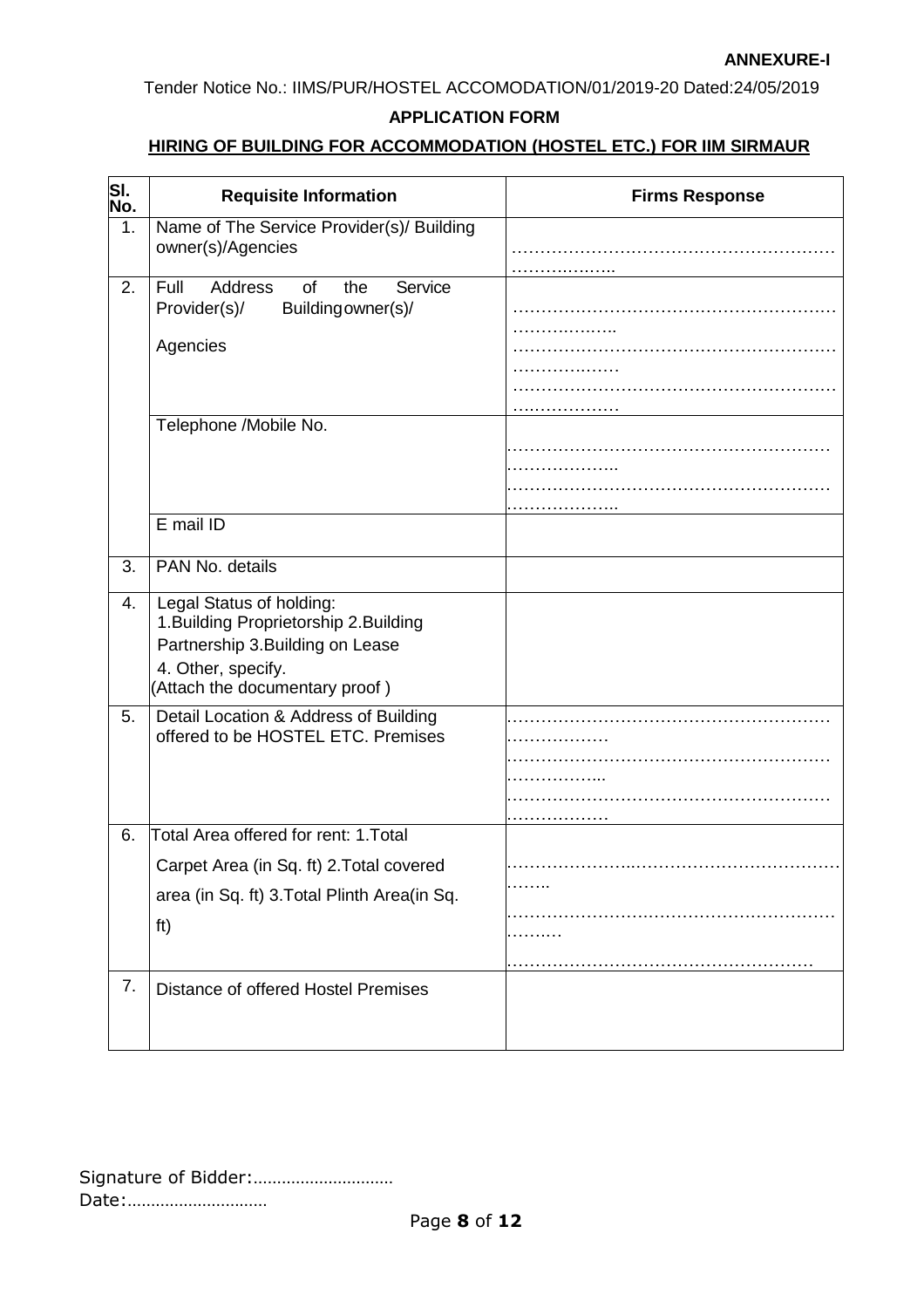|      | from IIM Sirmaur, Rampurghat Road,<br>Paonta Sahib Premises with layout<br>and drawings of Hostel premises.                                                                                                                                                                                                  |    |
|------|--------------------------------------------------------------------------------------------------------------------------------------------------------------------------------------------------------------------------------------------------------------------------------------------------------------|----|
| 8.   | Road width (In Feet)/ Landmark where<br>the accommodation is situated.                                                                                                                                                                                                                                       |    |
| 9.   | If Building is as hostel, attached Valid<br>license.                                                                                                                                                                                                                                                         |    |
| 10.1 | offered<br>Have<br>Lift<br>provision<br>in<br>Building?                                                                                                                                                                                                                                                      |    |
| 11.  | Have Valid Electric Power in offered<br>Building?                                                                                                                                                                                                                                                            |    |
| 12.  | Have alternate provision of Electric<br>supply in the offered Building?                                                                                                                                                                                                                                      |    |
| 13.  | Are there<br>special $ 1 $ .<br>items or<br>any<br>services Charges intended to be<br>provided for payment of additional 3.<br>charges (besides the rent)? If so, $ 4$ .<br>please indicate each such<br>service/intended<br>to<br>be<br>provided<br>details<br>such<br>with<br>of<br>charges<br>separately. | 2. |
| 14.  | Attach the Following documents:<br>1. Ownership Documents<br>2. Building approved Drawings<br>3. Structure Certificate<br>4. Fire Safety clearance Certificate<br>5. No of Fire Extinguishers installed<br>6. Sanctioned Load from respective<br>Authorities                                                 |    |
| 15.  | Agreed to provide all amenities as per<br>tender document?                                                                                                                                                                                                                                                   |    |
| 16.  | Agreed to sign for a period of TWO<br>year, which may be extended for a<br>further period on year-to-year basis<br>upto maximum of 4 years?                                                                                                                                                                  |    |
| 17.  | Agreed<br>to<br>deposit<br>security<br>as<br>specified?                                                                                                                                                                                                                                                      |    |
| 18.  | Whether agrees to abide by the terms<br>and conditions of the tender document?<br>In the event of award of                                                                                                                                                                                                   |    |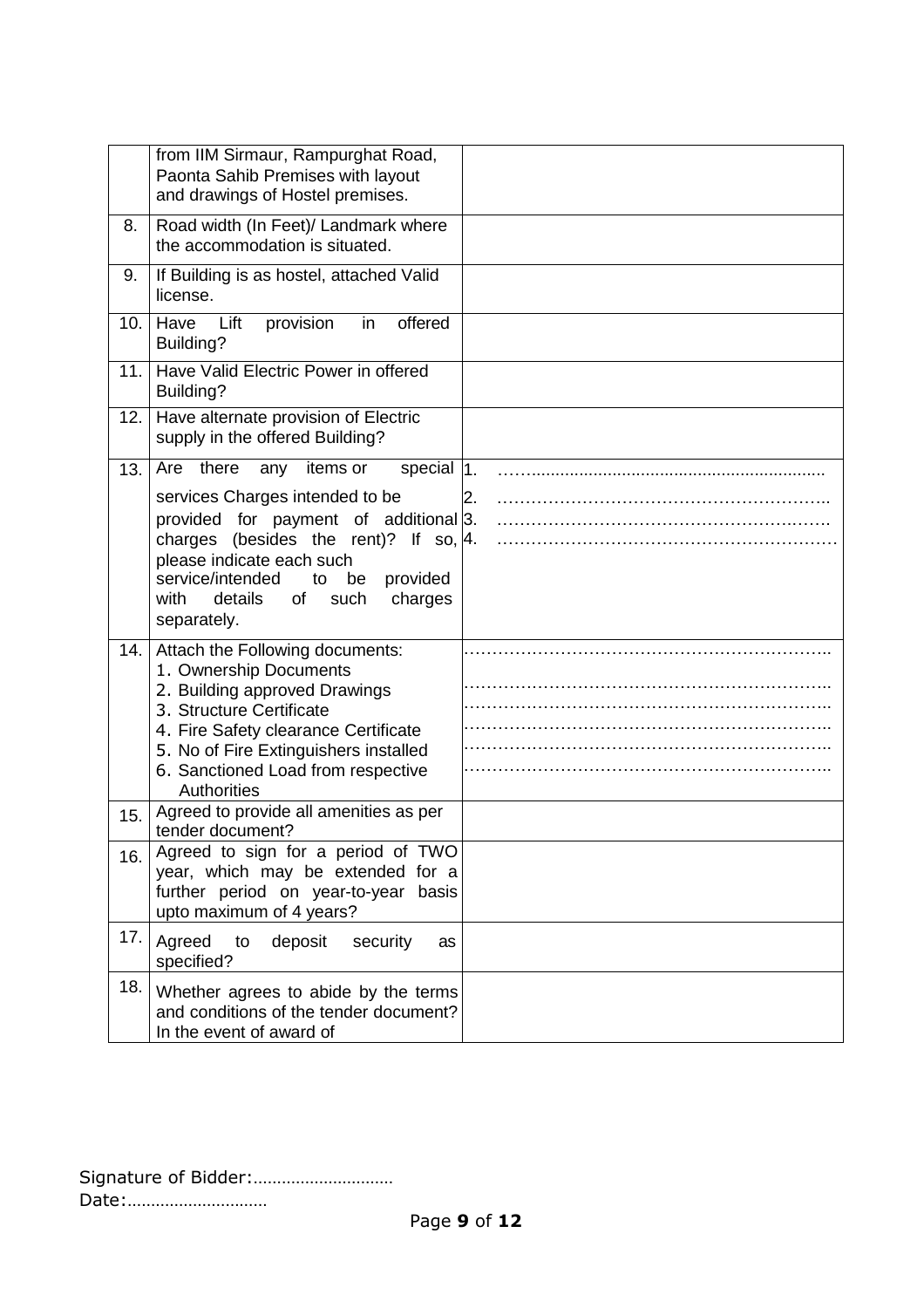|     | the contract?                                             |                                                                                                                                                                                                                                                                                 |
|-----|-----------------------------------------------------------|---------------------------------------------------------------------------------------------------------------------------------------------------------------------------------------------------------------------------------------------------------------------------------|
| 19. | Name of Contract Person &<br>Mobile No.                   |                                                                                                                                                                                                                                                                                 |
| 20. | Details of Bank:                                          | Name of Bank: <u>contract and the set of the set of the set of the set of the set of the set of the set of the set of the set of the set of the set of the set of the set of the set of the set of the set of the set of the set</u><br>Account No.: Account No.:<br>IFSC Code: |
| 21. | GST No., if any                                           |                                                                                                                                                                                                                                                                                 |
| 22. | Payment Terms agreed as Specified in<br>tender documents. |                                                                                                                                                                                                                                                                                 |

This is to certify that all the information stated above is true and correct to the best of my/our knowledge. I/We understand and accept the terms and conditions and further accept that if there is any suppression, fabrication and misstatement of facts in any form, will at once result in cancellation of my application/ contact and that Rampurghat Road, Paonta Sahib reserves its rights to take such action as it may deem fit in such an eventuality.

(Signature of the authorized Signatory) Name

of signatory: ...............................................

Date:……………………….. Place:**……………………….**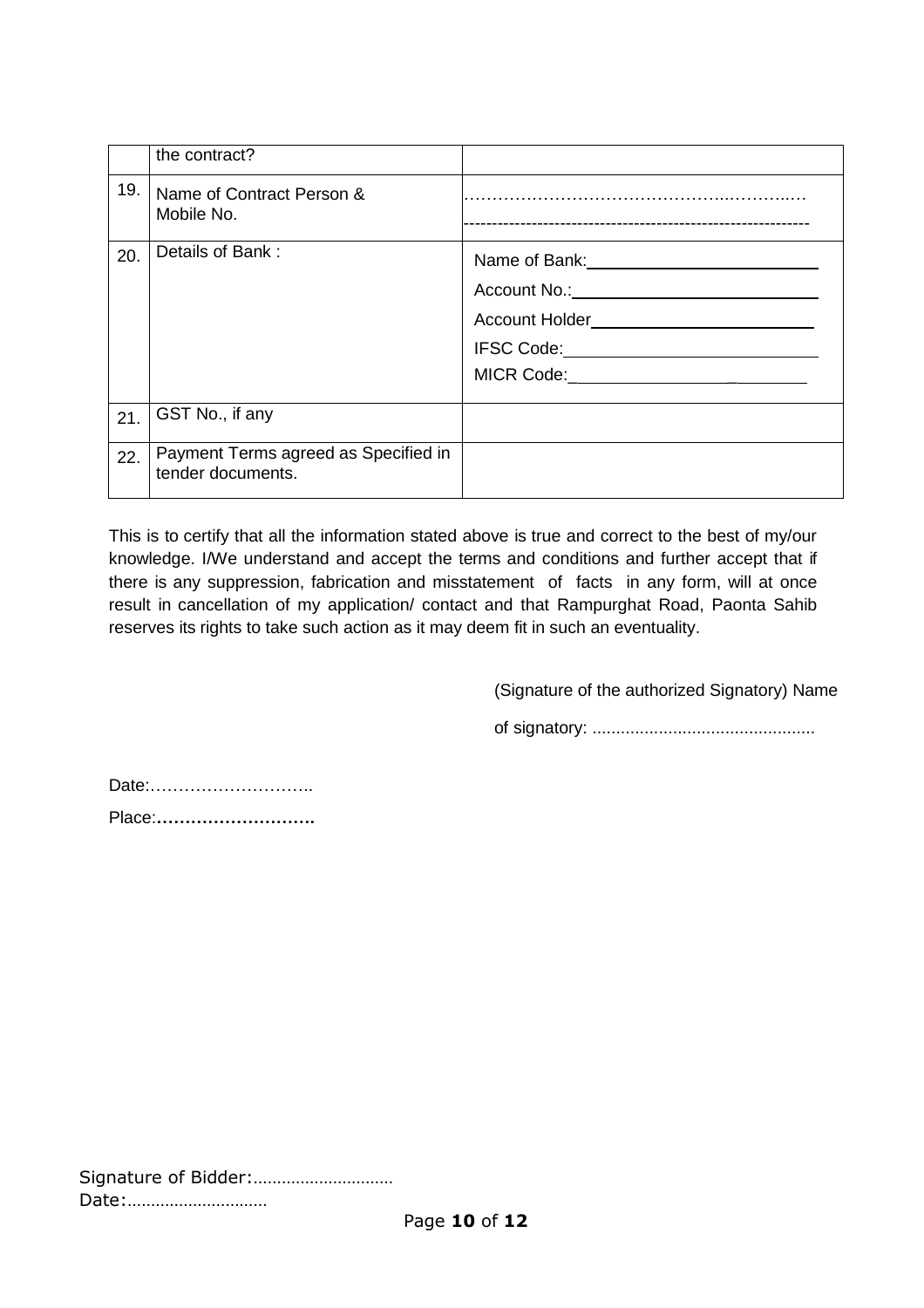# **ANNEXURE-II**

Tender Notice No.: IIMS/PUR/HOSTEL ACCOMODATION/01/2019-20 Dated:24/05/2019

# **FINANCIAL BID**

# **HIRING OF BUILDING FOR ACCOMMODATION (HOSTEL ETC.) FOR IIM SIRMAUR STUDENTS**

| Sr. No.        | Description of Charges                 | Amount (Rs)    |
|----------------|----------------------------------------|----------------|
| $\mathbf{1}$ . | Rent of premises for one month         |                |
| 2.             | Rate of Water Charge Monthly           | In Words (Rs.) |
| 3.             | Service Maintenance charges<br>Monthly |                |

(Signature of the authorized Signatory) Name of

signatory: …..…..………………………...

Name of the Service Provider(s)/ Building owner(s)/Agencies : ……………………

Date:……..…………….……

Place:**………………….**